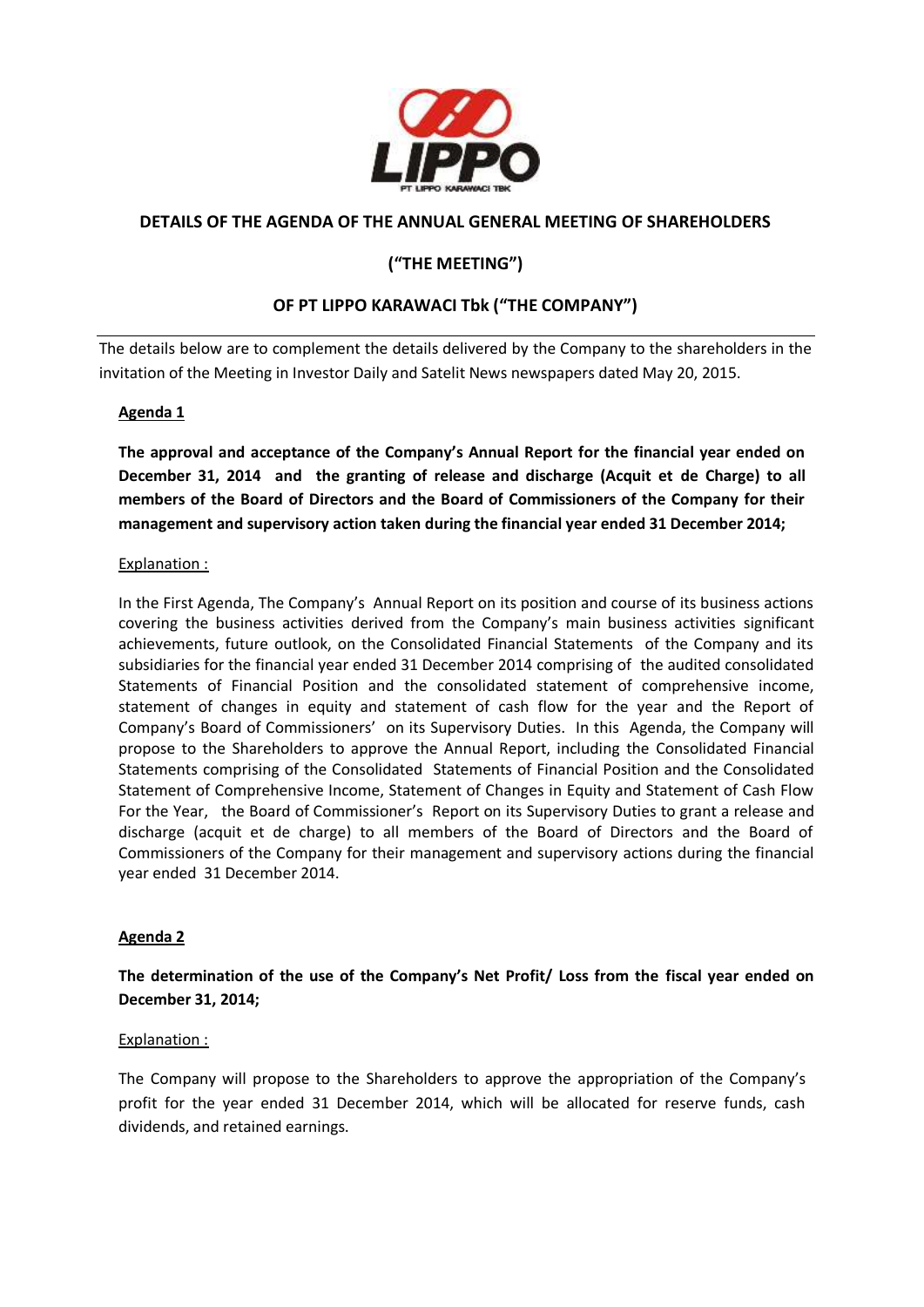#### **Agenda 3**

**The approval of the changes in the composition of the Company's Board of Commissioners and Board of Directors, including the Independent Commissioners and the determination of the honorarium and other allowances for the members of Board of Commissioners and the remuneration and other allowances for the members of the Board of Directors of the Company.**

#### Explanation :

In this agenda, the Company will propose to Shareholders to appove the changes of the Board of Directors and Board of Commissioner, to accept/approve the resignation of the member of the Board of Commissioners/Board of Directors and to approve the procedure for determination on remuneration and honorarium and other allowances for the Company's Board of Directors and the Board of Commissioners holding office during financial year 2015.

*Below are candidate of the new Director members who will be proposed to get an approval from the shareholders:*

#### **1. Johanes Jany**

*Indonesian citizen, 49 years old, joined the PT Matahari Putra Prima Tbk in 1989 and served as Commissioner in 2014. Previously, he held several important positions as President Timezone and Director of Real Estate & Store Planning at PT Matahari Department Store Tbk. In 2011, he served as Director of Property and Asset Management. He graduated from the University of North Sumatra, Medan, majoring in Accounting.*

#### **2. Alwi Sjaaf**

*Indonesian citizen, 55 years old, joined the Company as CEO of Lippo Village Township. With educational background in architecture which he completed at the Technische Fachhoschscule, Berlin, Germany in 1984, he managed various domestic architecture and interior projects since 2000 including residentials, apartments, offices to show rooms and training centres. He worked as in Research and Development then became a consultant for a sole agent of a reknowned furniture brand, Driade & Alessi for over 10 years. In addition, he is also an active contributor to several magazines and newspapers relating to architecture and interior articles.*

#### **Agenda 4**

**The appointment of a Public Accountant Firm to audit of the Company's book for the financial year ended on December 31, 2015.** 

#### Explanation :

In this agenda, the Company will propose to Shareholders to appoint a Registered Public Accounting Firm which will audit the Company's books for financial year 2015 taking into consideration the recommendation from the Audit Committee and pursuant to the prevailing laws and regulations, including the Capital Markets regulation.